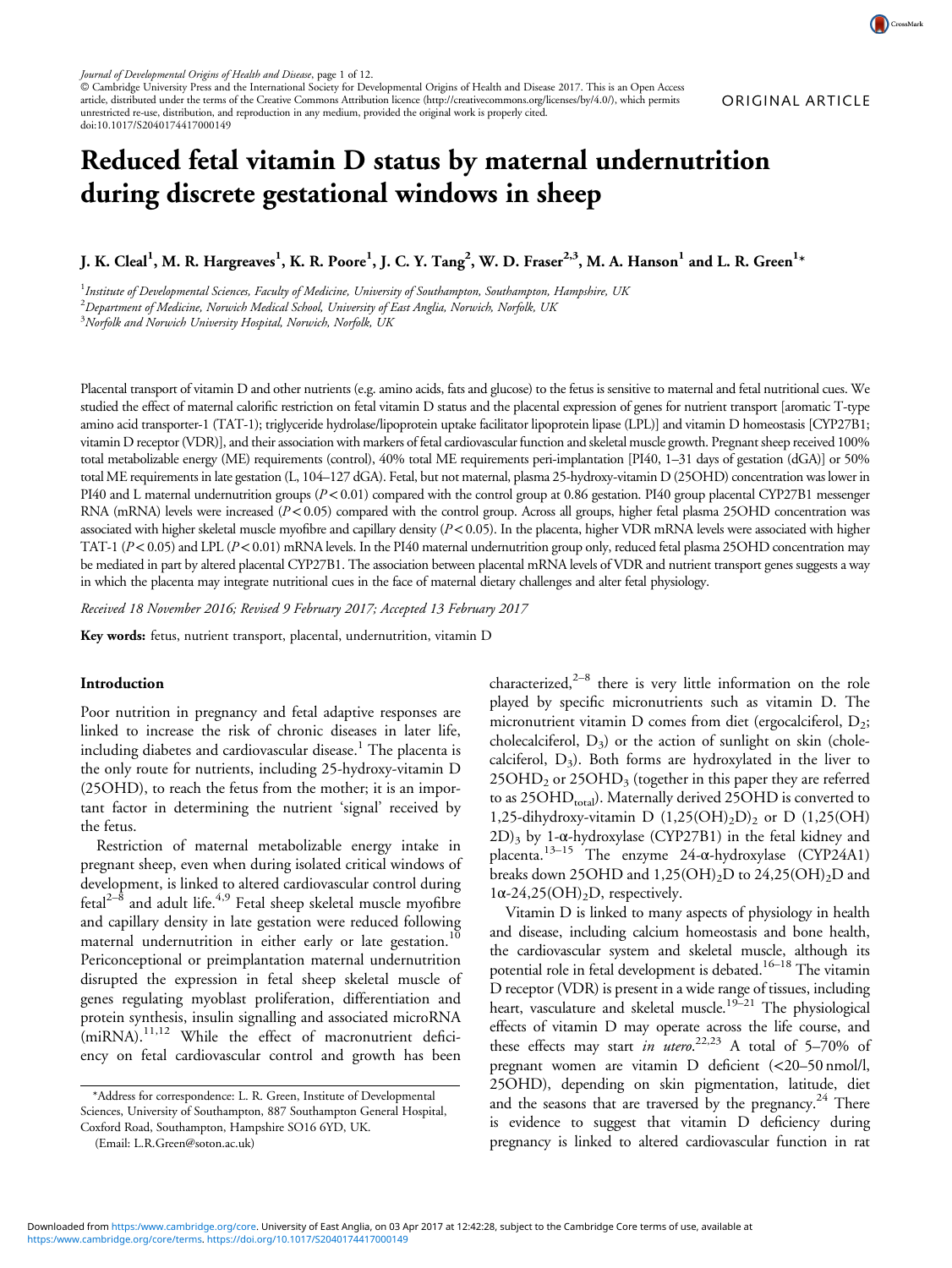offspring postnatally,<sup>25–[27](#page-10-0)</sup> and to human muscle development in childhood  $(4-6$  years).<sup>[28](#page-10-0),[29](#page-10-0)</sup> However, there is very limited information on whether materno–fetal vitamin D status is associated with cardiovascular control and growth during fetal life, and to our knowledge there is no information under conditions of restricted maternal nutrition.

In order to reach the fetus, vitamin D, mostly in the 25OHD-form, must be transported across the placenta. Vitamin D may be one of the cues about maternal and fetal nutrient status to which the placenta responds by changing its growth and nutrient transport (e.g. of amino acids, fats and glucose) in order to support optimal fetal growth.[30](#page-10-0) In mice, maternal 25OHD deficiency reduced the diameter of the lumen of fetal blood vessels in the placental labyrinth and was associated with increased fetal weight and lower body weight at day 14 postnatally.<sup>[31](#page-10-0)</sup> In humans, higher maternal 25OHD concentrations in the latter half of gestation were associated with higher placental CYP27B1 protein levels, suggesting that maternal 25OHD regulates placental production of  $1,25(OH)_2D^{32}$  $1,25(OH)_2D^{32}$  $1,25(OH)_2D^{32}$  Furthermore, fetal levels of 25OHD and  $1,25(OH)<sub>2</sub>D$  may regulate placental VDR expression.<sup>[33](#page-10-0)</sup> Interestingly, placental VDR expression is decreased in fetal growth-restricted pregnancies<sup>[34](#page-10-0)</sup> and increased in diabetic pregnancies.<sup>[35](#page-10-0)</sup> Therefore placental adaptations to poor nutrition could impact on fetal 25OHD status even if the mother is not herself deficient in 25OHD, however this idea has not been investigated directly to date in an animal undernutrition model.

The placenta may integrate nutritional cues in the face of maternal undernutrition or vitamin D deficiency by vitamin D-mediated transcriptional regulation [via vitamin D response elements (VDREs)] of placental genes involved in nutrient transport and growth. One such gene is the insulin receptor  $(IR)^{36}$  $(IR)^{36}$  $(IR)^{36}$  and VDREs have been identified within its promotor region.[37,38](#page-10-0) Placental amino acid transport is vital for fetal growth<sup>[39,40](#page-10-0)</sup> and in pregnancies from the Southampton Women's Survey, maternal serum 25OHD and vitamin D-binding protein concentrations were correlated with the expression of specific placental amino acid transporters.<sup>[41](#page-10-0)</sup> A potential VDRE exists 1040 base pairs upstream from the start of exon one of the human T-type amino acid transporter-1 (TAT-1) gene, slc16a10 (Simner C. & Cleal J.K., unpublished results, MatInspector<sup>©</sup> 1998–2014 Genomatix Software  $GmbH^{42}$ ). In the human genome following stimulation with calcitriol, a VDR-binding site was identified in the slc16a6 gene which, like TAT-1 (slc16a10), is a member of the solute carrier family 16.<sup>[43](#page-10-0)</sup> Placental lipases, such as lipoprotein lipase (LPL), release fatty acids from maternally derived triglyceride for transport to the fetus Placental LPL activity increases towards term and is responsive to a maternal high-fat diet.<sup>[44](#page-11-0),[45](#page-11-0)</sup> Upregulation of LPL gene expression by vitamin D is suggested by a positive association between human serum LPL and 25OHD concentrations,<sup>[46](#page-11-0)</sup> increased LPL gene expression in cultured adipocytes in response to  $1,25(OH)_2D$ , <sup>[47](#page-11-0)</sup> and the identifica-tion of a partial VDRE in the rat LPL gene promotor region.<sup>[48](#page-11-0)</sup>

In our previous work, the fetal cardiovascular control and growth adaptations to maternal undernutrition were not asso-ciated with a change in placental weight or blood flow.<sup>[2,3](#page-9-0)</sup> However, placental amino acid or fatty acid transport, and their regulation by maternal–fetal vitamin D and the placental VDR, could be involved.

There is very little information on the interactions between vitamin D, the placenta and fetal cardiovascular control and growth. To address these gaps in knowledge, we used an established sheep model of fetal physiology to investigate whether maternal undernutrition during critical windows of gestation altered the expression of genes regulating or sensing vitamin D in the placenta, altered fetal vitamin D status and decreased the expression of genes involved in placental growth and nutrient transport. Furthermore, we investigated potential mechanistic links by examining the relationships between placental growth and nutrient transporter gene expression, placental VDR gene expression and materno–fetal vitamin D status, as well as the relationship between fetal plasma 25OHD<sub>total</sub> concentration and markers of fetal cardiovascular function and skeletal muscle structure.<sup>[2,](#page-9-0)[10](#page-10-0)</sup>

## Methods

All procedures were carried out with local ethical committee approval (Science Review Group, a sub-committee of the Animal Welfare and Ethical Review Body) and in accordance with the UK Animals (Scientific Procedures) Act 1986.

# Animals and study design

Welsh Mountain ewes (not-shorn) of uniform body condition score (BCS 2.0–3.0) and age were housed individually on wheat straw from 16 days before mating in barns at The Royal Veterinary College (Hertfordshire, UK), with no direct sunlight. After 104 days of gestation (dGA, term is 147 days) ewes were transferred to The University of Southampton Biomedical Research Facility and housed in temperature-controlled rooms on a 12 hour light/dark cycle (lamps were not sheathed to block ultraviolet wavelengths). All animals were fed the same complete pelleted diet which is supplemented as standard with vitamin  $D_3$ [\(Table 1.](#page-2-0) Charnwood Milling Company Ltd., Suffolk, UK) with free access to water from 16 days before conception. Vitamin D content of manufactured pelleted feed was not measured. For each ewe, the 100% metabolizable energy requirement was calculated according to Agricultural and Food Research Council guidelines on the basis of ewe weight at the start of the study, and standard gestational increases were incorporated.<sup>49</sup> Using expected metabolizable energy levels for the feed [\(Table 1](#page-2-0)), the daily ration of pelleted feed for each ewe was calculated. Ewes were randomly allocated across the breeding season to one of three groups: Control animals (C) were fed 100% of metabolizable energy requirements throughout pregnancy; peri-implantation nutrient-restricted animals (PI40) were fed 40% of metabolizable energy requirements from 1 to 31 dGA,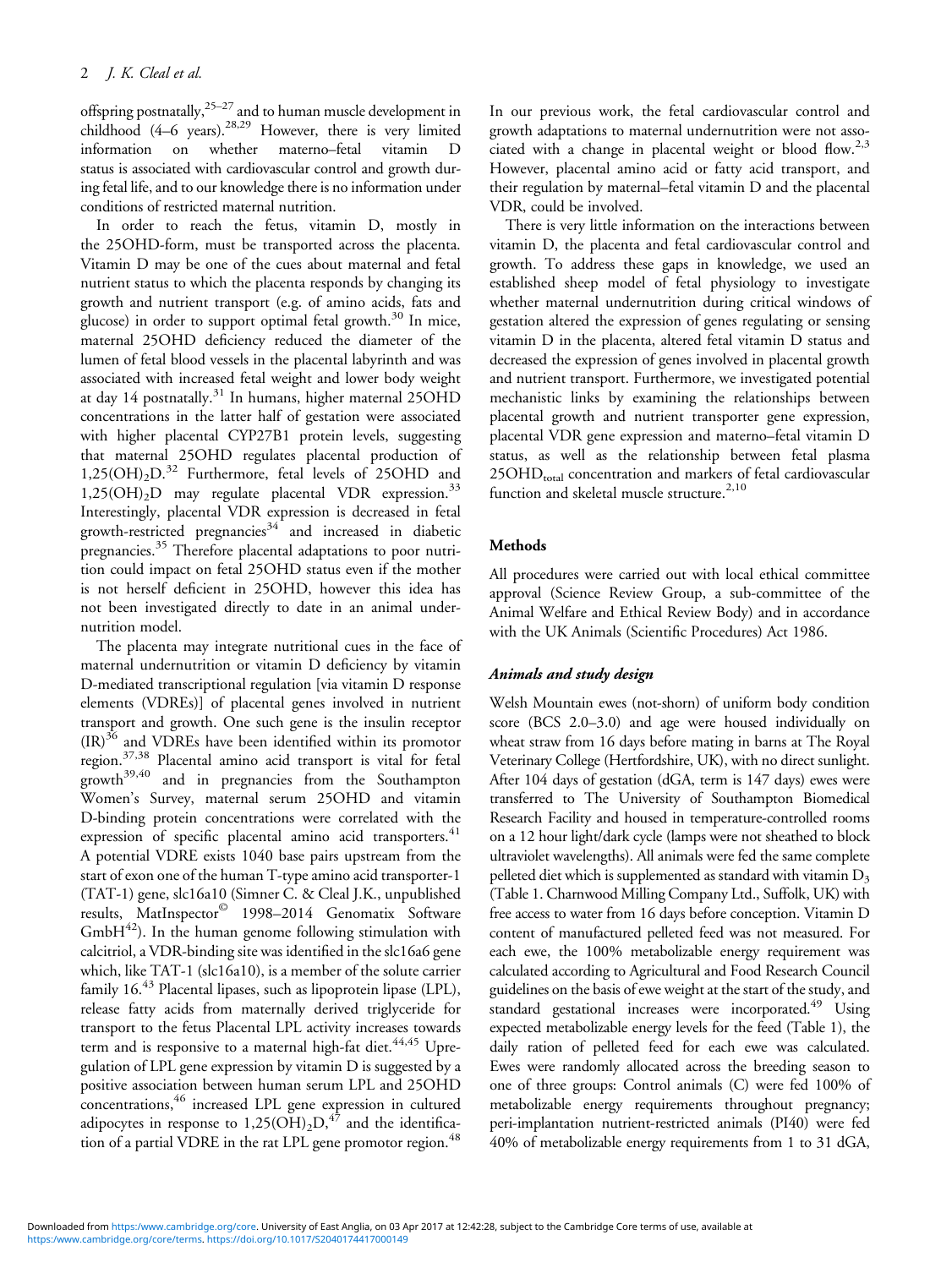<span id="page-2-0"></span>Table 1. Ingredients and expected composition of sheep diet pelleted feed

|                                         | Level  |
|-----------------------------------------|--------|
| A. Ingredient                           |        |
| Barley (%)                              | 5.00   |
| Wheat (%)                               | 10.00  |
| Hi-pro soya $(\% )$                     | 13.50  |
| Full fat soya meal (%)                  | 5.00   |
| Grass meal (%)                          | 15.00  |
| Molasses (%)                            | 5.00   |
| PTS straw $(\% )$                       | 35.00  |
| Dicalcium phosphate (%)                 | 0.25   |
| Limestone (%)                           | 0.50   |
| Salt $(\% )$                            | 0.5    |
| Microionized wheat (%)                  | 10.00  |
| Sheet vitamin/mineral supplement (%)    | 0.25   |
| B. Nutrient <sup>a</sup>                |        |
| Dry matter $(\% )$                      | 89.21  |
| Metabolizable energy (mj/kg dry matter) | 10.725 |
| Protein $(\% )$                         | 14.75  |
| Calcium (%)                             | 0.689  |
| Phosphorus (%)                          | 0.313  |
| Vitamin $D_3$ (IU/kg)                   | 2000   |

a Levels are those expected as defined by the raw material matrix, Charnwood Milling.

and 100% at all other times; and late gestation nutrientrestricted animals (L) were fed 50% of metabolizable energy requirements from 104 dGA until the end of the study, and 100% at all other times. Oestrus was synchronized by withdrawal of a vaginal medoxyprogesterone acetate impregnated sponge (Veramix; Upjohn, Ltd, Crawley, UK) at −2 dGA, 14 days after insertion. One of two twin rams (randomly assigned) was introduced for 2 days, and 0 dGA was taken as the first day that an obvious raddle mark was observed. Twin pregnancies, identified by ultrasound scan at mid-gestation, were removed from the trial. Final group sizes of singleton-bearing ewes were c,  $n = 8$ ; PI40,  $n = 9$ ; and L,  $n = 6$ .

#### Surgery and care

At ~117 dGA, anaesthesia was induced with 1 g thiopental sodium BP I.V. (10 ml, 0.1 g/ml; Link Pharmaceuticals, UK) and maintained with 2% halothane (Concord Pharmaceuticals Laboratory Ltd., UK) in oxygen (1 l/min). Ewes and singleton fetuses underwent surgical instrumentation using aseptic technique that included the insertion of heparinized polyvinyl catheters into the fetal femoral and carotid arteries, femoral vein, and the maternal jugular vein, and placement of ultrasonic flow probes (Transonic Systems Inc., Ithaca, NY, USA) around the uncatheterized carotid and femoral arteries. At surgery, antibiotics were administered to ewes (topically to incision sites, oxytetracycline hydrochloride, Pfizer, Eastleigh, Northants, UK; 150 mg/kg I.M. Betamox, Norbrook Laboratories Ltd, UK.; 600 mg I.V. Crystapen,

Britannia Pharmaceuticals, UK; 40 mg I.V. Gentamycin, Faulding Pharmaceuticals PLC, UK), fetuses (300 mg I.V. Crystapen) and amniotic fluid (300 mg Crystapen; 40 mg Gentamycin). A minimum of 4 days of post-operative recovery were allowed before experimentation during which an antibiotic regime was administered (Daily, half-surgical doses of crystapen; days 1 and 2, Gentamycin surgical doses repeated) and analgesia was administered to the ewe as required (1.4 mg/kg S.C., Carprofen, Pfizer Ltd., UK). Catheters were flushed daily with heparinized saline and their patency was maintained by a continuous infusion (fetal, 0.01 ml/hour; ewe, 1 ml/h). Blood gases were monitored daily to assess health (ABL735; Radiometer Limited, Crawley, UK).

## Fetal cardiovascular assessment

As reported previously,<sup>[2,3](#page-9-0)</sup> under baseline conditions at 125–126 dGA fetal carotid artery, amniotic and tracheal pressures (Capto AS, N-3193, Horten, Norway/NL 108; Digitimer Ltd, Welwyn Garden City, UK), ECoG (NL 100/104/125) and carotid and femoral arterial blood flows (TS420; Transonic Systems Inc.) were captured (sampling rate 40 samples/s, Maclab/8; ADInstruments Pty Ltd, Castle Hill, Australia) and recorded (Chart; ADInstruments, Chalgrove, UK). Fetal heart rate (beats/min) was calculated from peaks on the pulsatile blood pressure recording.

As previously reported, $3$  blood flow was measured in combined maternal and fetal portions of a representative type B placentome with fluorescent microspheres under baseline conditions at 125 dGA. The type A placentomes are concave and consist of mainly maternal tissue, type D placentomes are convex and consist of fetal tissue completely surrounding maternal tissue, and types B and C are intermediate in shape.<sup>[50,51](#page-11-0)</sup> In brief, reference blood samples were withdrawn (2.06 ml/min) continuously from femoral and carotid artery catheters 10 s before, during (40 s) and after (75 s) the injection of microspheres into the femoral vein catheter (Molecular Probes, PoortGebouw, The Netherlands). Microspheres circulate for <1 min.[52](#page-11-0) Placental tissue and reference blood were collected into a processing unit (SPU; Gaiser Kunststoff und Metallprodukte, Kappel-Grafenhausen, Germany) and digested (4 M aqueous KOH with 2% Tween-80, covered with a 1.5 ml layer of isopropanol).<sup>[53](#page-11-0)</sup> The microspheres were then washed with phosphate buffer, dissolved with 4 ml cellosolve® acetate (Sigma-Aldrich Inc., UK), and analysed (LS-55 luminescence spectrometer; PerkinElmer Inc., UK). LS-55 settings were adjusted to ensure that excitation and emission wavelengths of each fluorophore were separated and the 'spill' between dyes kept to <2%. A process control microsphere was added to each sample and reference filter to confirm no loss in digestion and dissolution steps. The intra-assay coefficient of variation for the process control was 6.7%.

Organ blood flows were calculated with the formula:

Blood flow =  $(100 / W t_{sample}) \times (W d_{ref} \times (F_{sample} / F_{ref}))$ ,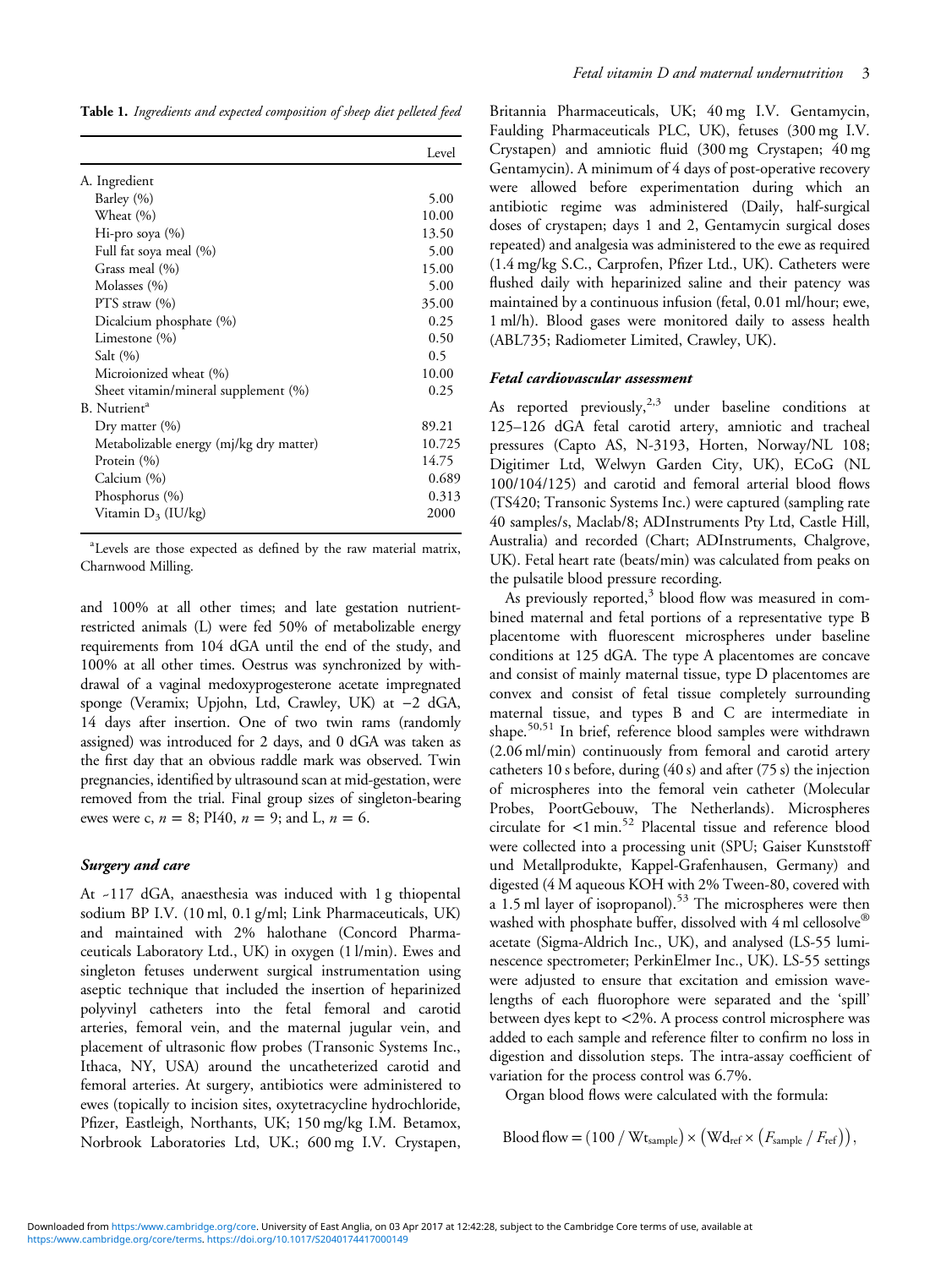where blood flow is in ml/min/100 g tissue, Wtsample is the weight of the tissue sample,  $Wd_{ref}$  the withdrawal rate of the reference sample,  $F_{\text{sample}}$  the fluorescence intensity of the tissue sample and  $F_{\text{ref}}$  the fluorescence intensity of the reference sample.<sup>52</sup>

Just before killing the ewe and fetus at  $127 \pm 0.2$  dGA [40 ml I.V. 200 mg/ml Pentoject (pentobarbitone sodium), Animalcare Ltd, UK], maternal and fetal femoral arterial blood was collected into cold heparinized syringes for immediate analysis of ionized calcium (Ca<sup>2+</sup>) (ABL735; Radiometer Limited, Crawley, UK). A further sample of maternal and fetal blood was collected onto chilled Lithium Heparin tubes, centrifuged at  $1600 g$  and  $4^{\circ}$ C for 10 min, and plasma was stored at −80°C. Plasma angiotensin II concentration was measured in duplicate by radioimmunoassay (Euria-angiotensin II; Immuno-Diagnostic Systems Ltd, Tyne and Wear, UK) following its separation from plasma proteins using chromatography columns (C18 sep-pak; Waters Corporation, Massachusetts, USA). The intra- and inter-assay coefficients of variation were 8.0 and 7.5%, respectively. Ang II levels were measured in plasma  $(0.5 \text{ ml})$ .<sup>[2](#page-9-0)</sup> Type B placentomes were frozen in liquid nitrogen and stored at −80°C.

#### Skeletal muscle immunohistochemistry

Mid-belly samples of triceps brachii muscle were frozen in freezing isopentane and 10 µm transverse sections were cut for assessment of myofibre and capillary density by immuno-histochemistry, as described in full in.<sup>[10](#page-10-0)</sup> In brief, primary antibodies were used to were positively identified fast (type II) myofibres (monoclonal mouse anti-skeletal fast myosin antibody, 1:100, clone MY32; Sigma, USA) and capillary endothelial cells (polyclonal rabbit anti-human von Willebrand factor (1:300; DakoCytomation, Denmark) with biotinylated anti-mouse (1:400) or anti-rabbit (1:400) secondary antibodies, streptavidin–biotin–peroxidase complex (1 + 1:200) and amino ethyl carbazole treatment. Sections for myofibre analysis were counterstained with Mayers haematoxylin. Negative controls for the primary antibody were processed simultaneously. Five microscopic images ( $40 \times$  objective) were captured from each stained section (one per primary antibody per animal) which was validated as a good representation of overall myofibre density (error <4.8%) and capillary density (<5.7% error). In each image the total fascicular area was calculated and was the area in which myofibre and capillary density was assessed. Using a non-biased counting frame, all myofibres (red stained fast-twitch and negatively stained white slow myofibres) were counted; myofibre density was expressed as the number of fibres per square millimetre of fascicle. Capillary density was expressed as capillary number per square millimetre of fascicle. All measurements were made by one observer and (intraobserver variability <5% for all variables).

# 25OHD analysis

The concentration of  $25OHD<sub>2</sub>$  and  $25OHD<sub>3</sub>$  (when combined is termed total circulating 25OHD (25OHDtotal)

was determined in maternal and fetal lithium heparin plasma samples by high performance liquid chromatography tandem mass spectrometry (LC–MS/MS).<sup>[54](#page-11-0)</sup> 25OHD<sub>2</sub> and 25OHD<sub>3</sub> were extracted by isotopic dilution protein precipitation from 100 μl plasma. Following the addition of zinc sulphate, an acetonitrile solution containing hexa-deuterated 25OHD<sub>3</sub>- $[26,26,26,27,27,27,-2H6]$  (2H6-25OHD<sub>3</sub>) was added to the samples as internal recovery standard. After centrifugation, the supernatant was injected into Sunfire C18 3.5  $\mu$ m 2.1  $\times$  50 mm chromatography columns (Waters, UK), and  $25OHD<sub>3</sub>$  and 25OHD2 were separated (flow rate of 0.4 ml/min). Potential interfering compounds were removed by gradient elution using initially 88% methanol:water which was gradually increased to 100% methanol over run time of 4.5 min. Mass detection was performed by Ultima Pt LC-MS/MS system (Micromass, UK).<sup>[55](#page-11-0)</sup> Identification and quantification is based on multiple reaction monitoring of each analyte specific ion transitions. Quantifier transitions used were  $413 > 271$  (25OHD<sub>2</sub>),  $401 > 383$  (25OHD<sub>3</sub>), and  $407 > 107$  (2H6-25OHD<sub>3</sub>). Qualifer ion transitions  $413 > 395$  (25OHD<sub>2</sub>),  $401 > 258$ (25OHD3) were used to monitor each analyte, with the requirement that the quantifier/qualifier ion ratio must be within  $\pm 20\%$  for confirming the presence in samples. Assay sensitivity was determined by the lower limit of quantification:  $25OHD_3 = 2.5$  nmol/l and  $25OHD_2 = 2.5$  nmol/l. Assay imprecision was assessed for both  $25OHD<sub>2</sub>$  and  $25OHD<sub>3</sub>$  over linear working range from 0–300 nmol/l. The coefficient of variation (CV) was  $\langle 10\%$  for intra-assay precision ( $n = 10$ ) (25OHD<sub>3</sub>: mean 5.9 nmol/l, s.p. 2.1, CV 10.8%; mean 25.49 nmol/l, S.D. 2.1, CV 8.3%; mean 62.1 nmol/l, S.D. 2.6, CV 4.1%; mean 185.49 nmol/l, S.D. 7.2, CV 3.9%. 25OHD2: mean 4.5 nmol/l, S.D. 1.6, CV 8.6%; mean 18.49 nmol/l, S.D. 1.6, CV 8.6%; mean 51.6 nmol/l, S.D. 4.0, CV 7.7%; mean 176.49 nmol/l, S.D. 9.2, CV 5.2%) and inter-assay precision  $(n = 10)$  (25OHD<sub>3</sub>: mean 6.0 nmol/l, s.p. 0.5, CV 8.3%; mean 27.69 nmol/l, S.D. 1.8, CV 6.6%; mean 63.2 nmol/l, S.D. 4.1, CV 6.5%; mean 189.59 nmol/l, S.D. 9.8, CV 5.1%. 25OHD2: mean 4.8 nmol/l, S.D. 0.4, CV 9.0%; mean 21.59 nmol/l, S.D. 2.2, CV 10.1%; mean 55.5 nmol/l, S.D. 3.1, CV 5.7%; mean 184.749 nmol/l, S.D. 9.5, CV 5.1%).

Extraction efficiency (extraction of vitamin D from matrix) was assessed by determining the amount of  $25OHD<sub>3</sub>/D<sub>2</sub>$ recovered from the amount added (50, 100 and 500 nmol/l) to plasma before extraction taking into account the endogenous concentration of the plasma sample. Spiked recovery for maternal  $(25OHD<sub>2</sub>: 90.8, 87.7, and 86.7%, respectively.$ 25OHD3: 95.6, 91.2 and 93.02%, respectively) and fetal  $(25OHD<sub>2</sub>: 104.4, 89.6, and 88.98\%, respectively. 25OHD<sub>3</sub>:$ 88.4, 92.8 and 88.32%, respectively).

# Real-time quantitative reverse transcription polymerasae chain reaction (qRT-PCR)

Real-time qRT-PCR was carried out according to Minimum Information for Publication of Quantitative real-time PCR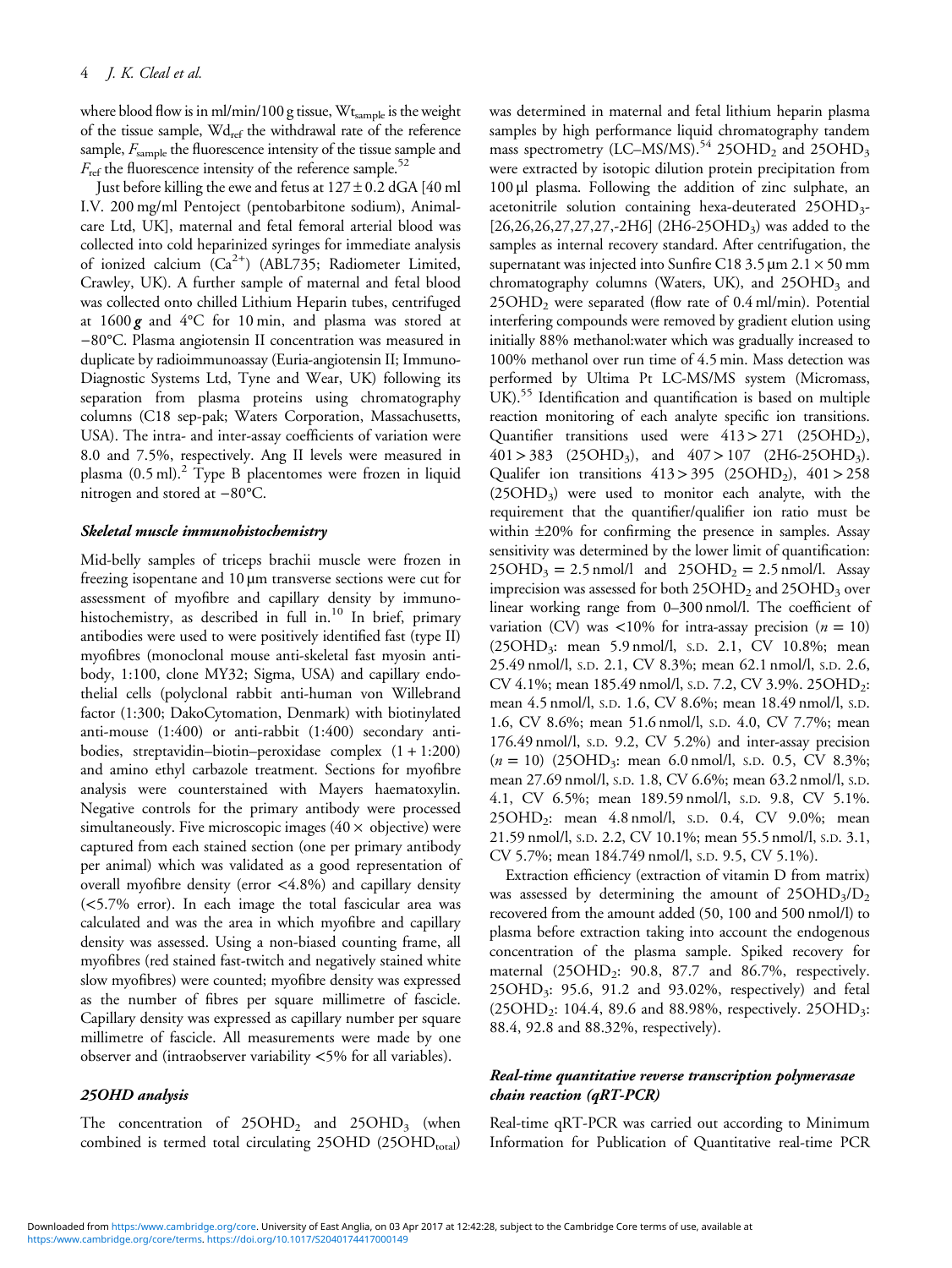| Gene           | Forward primer          | Reverse primer           | Probe                      | $R^2$ | Efficiency |
|----------------|-------------------------|--------------------------|----------------------------|-------|------------|
| $\beta$ -actin | gaggcatcctgaccctcaag    | tctccatgtcgtcccagttg     | ccccattgagcacggcattgtca    | 0.99  | 1.9        |
| <b>GAPDH</b>   | taggctacactgaggaccaggtt | cccagcatcgaaggtagaaga    | tctcctgcgacttcaacagcgacact | 0.98  | 2.1        |
| IR             | accgccaagggcaagac       | agcaccgctccacaaactg      | aactgccctgccactgtcatcaacg  | 0.93  | 2.1        |
| <b>LPL</b>     | accagactccaacgtcatcgt   | gcttggtgtaccctgcagaca    | tcacgggcccagcagcattatcc    | 0.95  | 2.0        |
| <b>VDR</b>     | gaagctgaatttgcacgaaga   | gtcctggatggcctcgacc      | UPL Probe 15               | 0.99  | 2.0        |
| TAT-1          | aagatggtcttcaagacagc    | gtctgtgaagacactgacaa     | UPL Probe 74               | 0.98  | 2.0        |
| CYP27B1        | cgcagctgcgtgggggaga     | tacctcaaagtggatcaagatctg | UPL Probe 53               | 0.98  | 2.0        |

Table 2. Primers and probes used in real-time quantitative reverse transcription polymerase chain reaction measurements

IR, insulin receptor; LPL, lipoprotein lipase; VDR, vitamin D receptor; UPL, Universal Probe Library from Roche; TAT-1, T-type amino acid transporter-1.

Nucleotide sequence, coefficient of determination  $(R^2)$ , efficiency of primers and probes (according to MIQE guidelines).

Experiments (MIQE) guidelines in terms of methodology, validation and analysis.<sup>56</sup> Whole type B placentomes consisting of maternal and fetal tissues were powdered in a frozen tissue press (C,  $n = 7$ ; PI40,  $n = 8$ ; L,  $n = 6$ ). Total RNA was extracted from 50 mg powdered placental tissue using the mirVana<sup>TM</sup> miRNA Isolation Kit (Ambion®, Life Technologies) according to the manufacturer's instructions. The integrity of total RNA was confirmed by agarose gel electrophoresis, and RNA concentration and purity were determined using a Nanodrop<sup>TM</sup> Spectrophotometer. Following DNAse treatment (RQ1 RNase-Free DNase, Promega) total RNA (0.2 μg) was reverse transcribed with 0.5 μg random hexamer primer, 200 units M-MLV reverse transcriptase, 25 units recombinant RNasin ribonuclease inhibitor and 0.5 mM each of dATP, dCTP, dGTP and dTTP in a final reaction volume of 25 μl in 1× M-MLV reaction buffer (Promega, Wisconsin, USA). All samples were produced in one batch to reduce variation.

The messenger RNA (mRNA) levels of genes involved in vitamin D homeostasis (CYP27B1, VDR) and nutrient transport (IR, TAT-1, LPL) were measured. Intron–exon boundary spanning oligonucleotide probes and primers (Table 2) were designed using the Roche ProbeFinder version 2.45 [CYP27B1, VDR, TAT-1; Universal Probe Library probes (UPL)] and Primer 3 (LPL, IR; Taqman probes) after alignment of bovine and human mRNA sequences; followed by validation. Primer specificity was confirmed using the NCBI Nucleotide BLAST application. UPL probes were supplied by Roche and all primers plus Taqman probes were synthesized by Eurogentec (Seraing, Belgium). Using the geNorm housekeeping gene selection kit (Primer Design Ltd., Southampton UK), β-actin (*M* value 0.69) and GAPDH (*M* value 0.62) were selected from a panel of 10 genes with  $M$  values between 0.62 and 2.10. The efficiency and coefficient of determination for each primer and probe set are presented in Table 2.

Real-time qRT-PCR was carried out using a Roche Light-Cycler-480 with LightCycler® 480 Probes  $2 \times$  Master Mix (Roche, West Sussex, UK) for hydrolysis probe detection (containing FastStart Taq DNA Polymerase). For UPL and Taqman probes the cycle parameters were 95°C for 10 min, followed by 40 cycles of 95°C for 15 s and 60°C for 1 min. For

Primer Design Perfect Probes the cycle parameters were 95°C for 10 min, followed by 40 cycles of 95°C for 10 s and 60°C and 72°C for 15 s. The intra-assay CVs for genes were 4.4–9.5%. Each placental sample was run on the same plate in triplicate. Controls without reverse transcriptase enzyme and controls without template (complementary DNA) were included in each PCR assay, and these indicated no genomic DNA or other contamination. All mRNA levels were calculated using the standard curve method and were normalized to the geometric mean of the housekeeping genes β-actin and GAPDH. PCR products were checked by agarose gel electrophoresis to confirm correct amplicon size.

## Data analysis and statistics

We assessed the normality (histograms, values of skewedness, the Kolmogorov–Smirnov test and normal Q-Q plots) and homogeneity of variance (Levene's test) of data. Data were transformed (natural logarithm) as required before parametric analysis. Plasma concentration of  $25OHD_3$ ,  $25OHD_2$ ,  $25OHD_3 + 25OHD_2$  (= 25OHD<sub>total</sub>) and Ca<sup>2+</sup> concentrations were compared between mother and fetus by paired t-test. There was a mixture of fetal sex within the diet groups C (four male; four female), PI40 (five male; four female) and L (four male; two female). All variables were analysed by analysis of variance (with main factors of dietary group and fetal sex) followed by Tukey's honest significant difference *post-hoc* tests where appropriate (SPSS version 21, IBM). Linear regression analysis (GraphPad Prism version 6, GraphPad Software Inc.) was used to examine relationships between two factors across all dietary groups and within each group. Sample size was determined by power calculations based on mean arterial pressure, a key outcome variable from the original study.<sup>[2,3](#page-9-0)</sup> Significance was accepted when  $P < 0.05$ , and trends defined as  $0.05 < P < 0.1$ . Data are expressed as mean ± S.E.M.

## Results

#### Materno–fetal 25OHD and calcium

There was no difference between dietary groups in maternal plasma 25OHD<sub>3</sub>, 25OHD<sub>2</sub> or 25OHD<sub>total</sub> concentration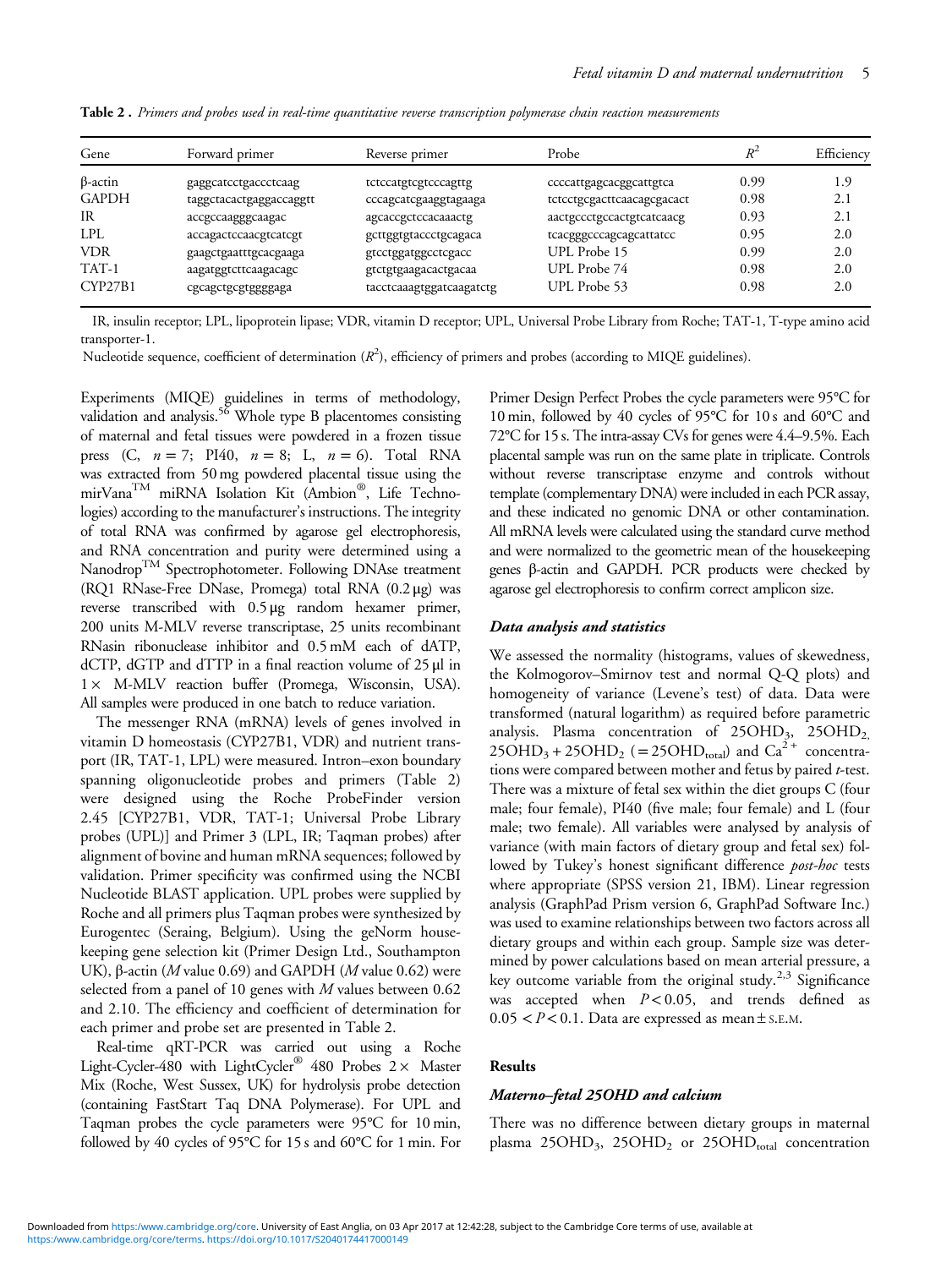

Fig. 1. Materno–fetal plasma vitamin D status in late gestation and the effect of maternal undernutrition. Values are mean ± S.E.M. (a) Maternal (solid bars) v. fetal (hatched bars) concentrations of 25OHD<sub>3</sub> and 25OHD<sub>2</sub> forms and their combined total (25OHD<sub>total</sub>)  $p^{\pm}P$  < 0.0001; (b) concentrations of 25OHD<sub>3</sub>, 25OHD<sub>2</sub> and 25OHD<sub>total</sub> in fetus and mother in C, control (open bars).  $*P$  < 0.05,  $**P$  < 0.01 compared with control group. PI40, peri-implantation undernutrition (grey bars); L, late gestation undernutrition (solid bar) groups.

(Fig. 1b). Fetal plasma concentrations of  $25OHD<sub>2</sub>$  and 25OHD<sub>total</sub> were lower in PI40 and L groups compared with the control group. Fetal plasma concentration of  $25OHD<sub>3</sub>$  was lower in the PI40 group compared with the control group.

Across all diet groups, 25OHD<sub>total</sub>, 25OHD<sub>3</sub> and 25OHD<sub>2</sub> concentrations were greater in maternal than in fetal plasma  $(P<0.0001$ , Fig. 1a). In the L group only, higher maternal plasma  $25OHD<sub>total</sub>$  concentration tended to be associated with higher fetal 25OHD<sub>total</sub> plasma concentration ( $r^2 = 0.5839$ ,  $P = 0.0769$ ). In the C group only, higher maternal 25OHD<sub>3</sub> plasma concentration tended to be associated with higher fetal  $25OHD_3 (r^2 = 0.4912, P = 0.0794).$ 

 $Ca<sup>2+</sup>$  concentration was not different between diet groups in either maternal (mmol/l. C: 1.19 ± 0.02; PI40: 1.19 ± 0.01; L:  $1.17 \pm 0.04$  or fetal (mmol/l. C:  $1.23 \pm 0.05$ ; PI40:  $1.27 \pm 0.04$ ; L:  $1.29 \pm 0.03$ ) blood. Across all diet groups,  $Ca<sup>2+</sup>$  concentration was greater in fetal than in maternal blood  $(P = 0.027)$ . There was no association between maternal and fetal blood  $Ca^{2+}$  concentration by linear regression. There was no association between maternal or fetal 25OHD<sub>total</sub> plasma concentration and blood  $Ca^{2+}$ concentration.

#### Placental CYP27B1 and VDR mRNA

In the placenta, CYP27B1 mRNA levels were greater in the PI40 group compared with the control group ( $P = 0.048$ , [Fig. 2a\)](#page-6-0). In the PI40 group only, lower placental CYP27B1 mRNA levels were associated with a higher maternal blood Ca<sup>2+</sup> concentration ( $r^2 = -0.737$ ,  $P = 0.0064$ ) and a higher placentome type B blood flow ( $r^2 = -0.7129$ ,  $P = 0.0084$ ) [\(Fig. 2b\)](#page-6-0).

There was no difference in placental VDR mRNA levels between dietary groups ([Fig. 2a\)](#page-6-0). Across all dietary groups, lower maternal plasma 25OHD<sub>total</sub> concentration was associated with higher placental VDR mRNA levels  $(r<sup>2</sup> = −0.2683, P = 0.0193, Fig. 2b)$  $(r<sup>2</sup> = −0.2683, P = 0.0193, Fig. 2b)$  $(r<sup>2</sup> = −0.2683, P = 0.0193, Fig. 2b)$ . A higher fetal:maternal

 $25OHD<sub>total</sub>$  ratio was associated with higher placental VDR mRNA in the PI40 group only ( $r^2 = 0.5096$ ,  $P = 0.0467$ ).

## Placental transport and growth genes mRNA

There was no significant difference between dietary groups in the placental mRNA levels of IR, TAT-1 or LPL ([Fig. 3\)](#page-6-0). Across all groups, higher placental VDR mRNA levels were associated with higher placental LPL mRNA levels  $(r^2 = 0.471, P = 0.0012,$  [Fig. 4a\)](#page-7-0), and with higher placental TAT-1 mRNA levels  $(r^2 = 0.2978, P = 0.0128, F$ ig. 4b). Across all groups, higher placental TAT-1 mRNA levels tended to be associated with higher placental CYP27B1 mRNA levels  $(r^2 = 0.1491, P = 0.0927)$ , and this was significant in the C group alone ( $r^2 = 0.8895$ ,  $P = 0.0014$ ). Across all groups, lower fetal plasma 25OHD<sub>total</sub> concentration tended to be associated with higher placental TAT-1 mRNA levels  $(r^2 = 0.19, P = 0.0558)$ , and this was significant in the PI40 group alone ( $r^2 = 0.5188$ ,  $P = 0.0439$ ).

# Associations of materno–placental–fetal vitamin D with fetal physiology

#### Fetal and placental weight

Fetal and placental weights were not different between diet groups. Across all groups, higher placental CYP27B1 mRNA was associated with higher fetal weight  $(r^2 = 0.2398,$  $P = 0.0242$ ). Across all groups and in the control group alone, higher maternal plasma 25OHD concentration was associated with higher placental weight (all groups:  $r^2 = 0.1900$ ,  $P = 0.0426$ ; control:  $r^2 = 0.6392$ ,  $P = 0.0309$ ), but there was no association between fetal plasma 25OHD concentration and fetal-placental weight. Across all groups, a higher maternal blood  $Ca<sup>2+</sup>$  concentration was associated with lower fetal weight ( $r^2 = 0.1893$ ,  $P = 0.043$ ). Across all groups, there was a trend for lower average placentome type B weight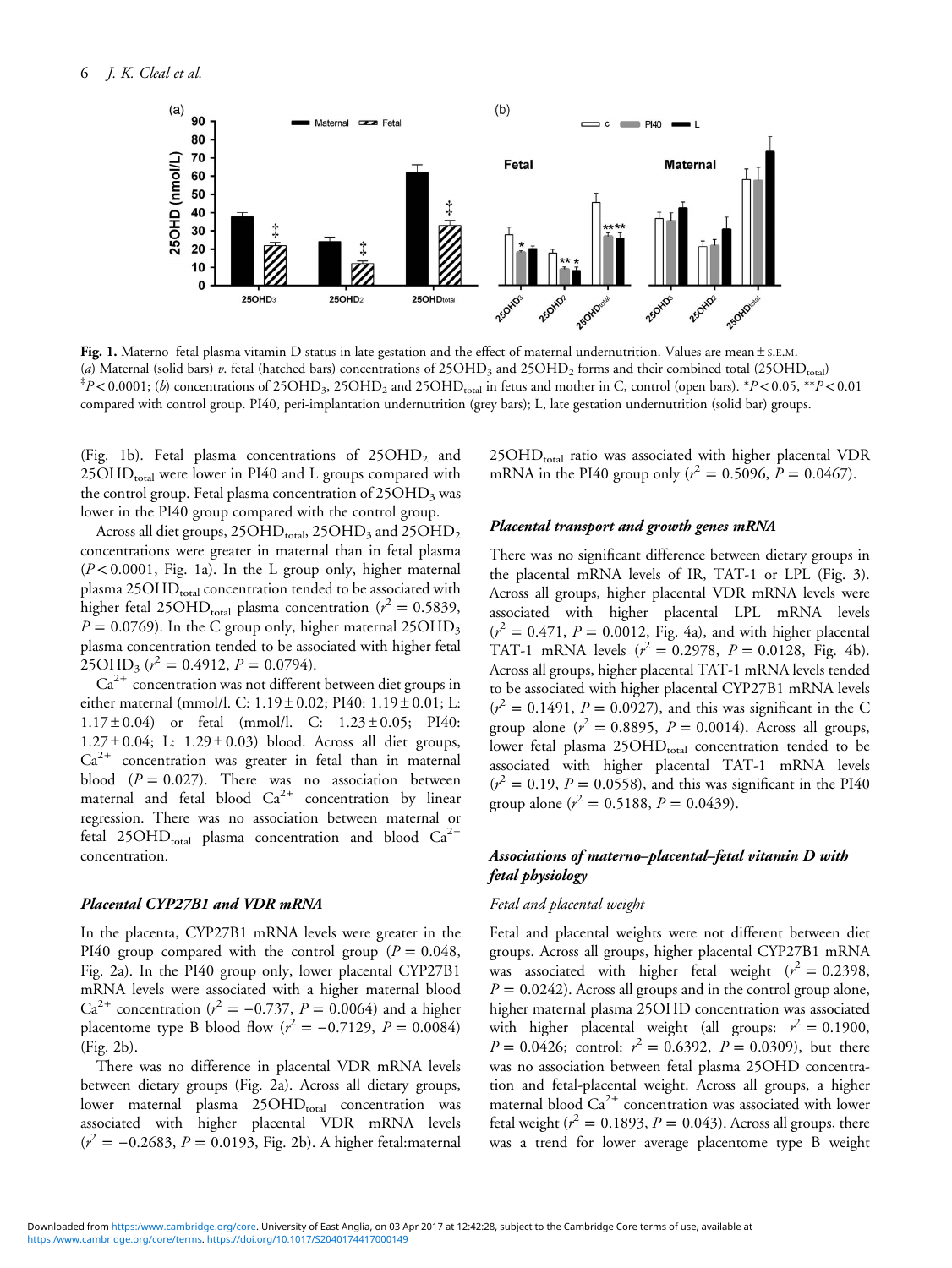<span id="page-6-0"></span>

Fig. 2. Effect of maternal undernutrition on CYP27B1 mRNA and vitamin D receptor levels in the placenta. Data are mean ± S.E.M. (a) CYP27B1 and VDR mRNA levels in the placenta  $P$  < 0.05, compared with the control group; (b) association of CYP27B1 and VDR mRNA levels with maternal and placental factors by linear regression. C, control (open bars/symbols); PI40, peri-implantation undernutrition (grey bars/symbols); L, late gestation undernutrition (solid bar/symbols) groups.



Fig. 3. Effect of maternal undernutrition on transport and growth gene mRNA in the placenta. Data are mean  $\pm$  s.e.m. Levels of (a) insulin receptor (IR); (b) T-type amino acid transporter-1 (TAT-1); and (c) lipoprotein lipase (LPL) mRNA in the placenta. C, control (open bars); PI40, peri-implantation undernutrition (grey bars); L, late gestation undernutrition (solid bar) groups.

to be associated with higher placental VDR mRNA levels  $(r^2 = 0.1488, P = 0.0841).$ 

### Cardiovascular control and skeletal muscle development

Type B placentome blood flow was not different between diet groups (ml/min/100 g tissue. C: 159.976 ± 12.904; PI40:  $181.700 \pm 16.413$ ; L:  $169.813 \pm 27.720$ ,  $n = 5$ ). There was no association of type B placentome blood flow with maternal or fetal plasma 25OHD<sub>total</sub>. Across all groups, higher fetal  $25OHD<sub>total</sub>$  concentration was associated with higher total myofibre density  $(r^2 = 0.1876, P = 0.0498)$  and higher capillary density ( $r^2 = 0.2119$ ,  $P = 0.0357$ ) in the fetal triceps brachii muscle [\(Fig. 5\)](#page-7-0). Baseline cardiovascular measurements

and plasma angiotensin II concentration for this cohort have been published previously,<sup>[2](#page-9-0)</sup> but are reported here for ease of reading and for experimental group sizes reported on in this paper. As previously reported, $2$  there was no difference between diet groups in fetal baseline plasma angiotensin II concentration (pmol/l. C: 15.90 ± 3.61; PI40: 14.75 ± 2.23; L:  $16.26 \pm 2.92$ ), mean arterial blood pressure (mmHg. C: 40.65 ± 2.24; PI40:  $42.40 \pm 1.42$ ; L:  $39.86 \pm 1.38$ ), femoral blood flow (ml/min. C:  $35.50 \pm 3.13$ ; PI40:  $36.31 \pm 4.15$ ; L:  $37.85 \pm 8.04$ ), carotid blood flow (ml/min. C:  $80.64 \pm$ 6.56; PI40:  $81.56 \pm 5.80$ ; L:  $79.39 \pm 11.90$  and heart rate (beats/min. C: 167.14 ± 7.71; PI40: 172.48 ± 2.38; L:  $172.07 \pm 3.74$ ). There was no association between either fetal in vivo cardiovascular measurements or fetal plasma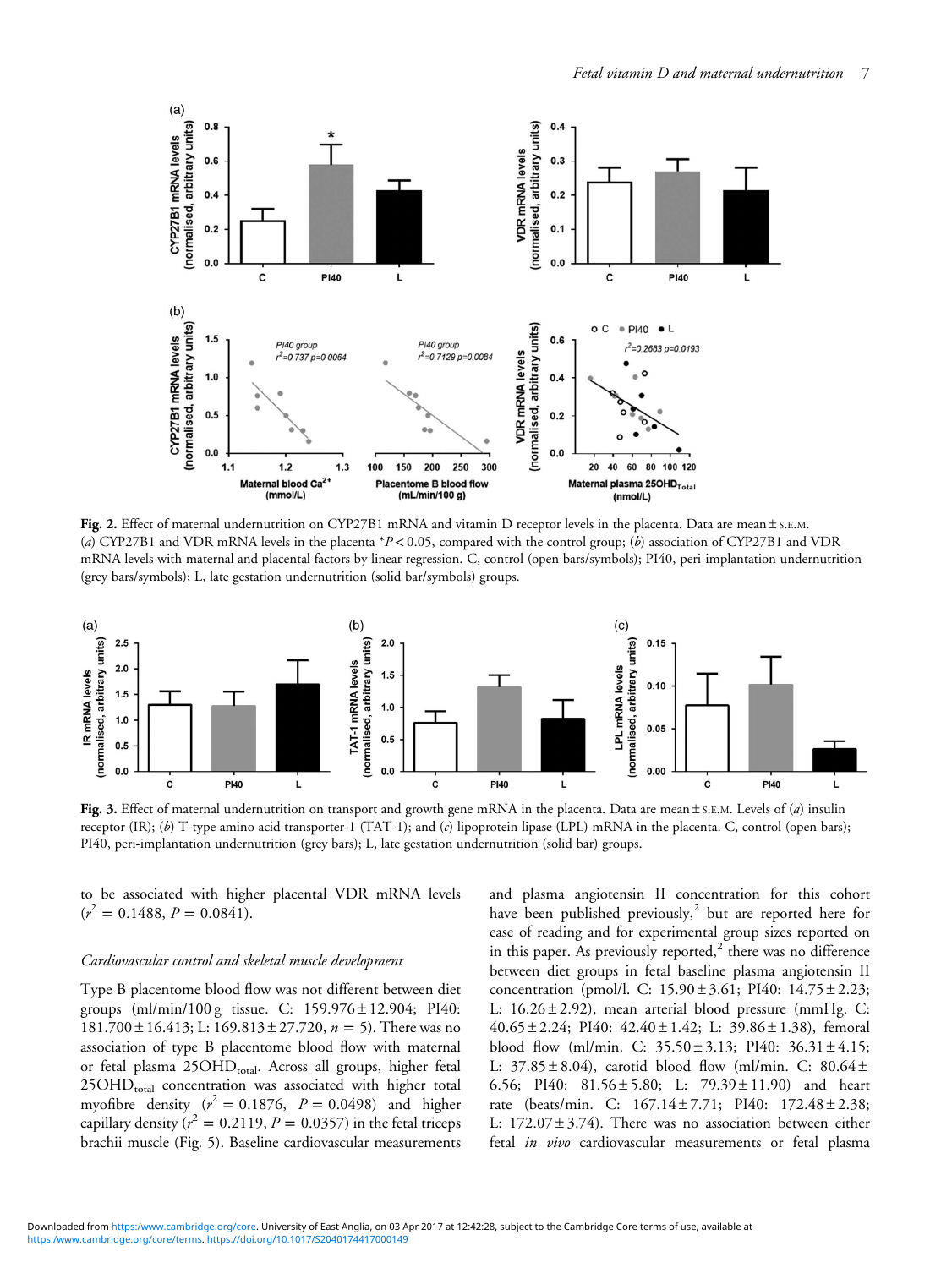<span id="page-7-0"></span>

Fig. 4. Association of mRNA levels for transport genes and vitamin D receptor (VDR) in the placenta. Association of placental levels of VDR mRNA with  $(a)$  lipoprotein lipase (LPL) and  $(b)$  T-type amino acid transporter-1 (TAT-1) mRNA levels were assessed by linear regression. C, control (open symbols); PI40, peri-implantation undernutrition (grey symbols); L, late gestation undernutrition (solid symbols) groups.

angiotensin II concentration and fetal plasma 25OHD concentration.

## Discussion

We have shown that both early gestation (peri-implantation) and late gestation maternal undernutrition result in lower fetal 25OHD plasma concentrations in late gestation. A number of associations have been made between maternal vitamin D status and offspring body composition and cardiovascular function.<sup>[25,28,29](#page-10-0)</sup> Thus our observation of an association between fetal vitamin D status and fetal skeletal muscle structure, and between the placental mRNA for VDR and nutrient transporter genes, suggests additional mechanisms through which fetal physiology may be influenced in this undernutrition model.

The observed maternal–fetal plasma gradient in concentra-tion of 25OHD is similar to that reported in humans,<sup>[14](#page-10-0)</sup> agrees with previous studies in sheep<sup>[57](#page-11-0)</sup> and is consistent with the idea that 25OHD diffuses across the placenta. The association of higher maternal plasma 25OHD with higher fetal plasma 25OHD concentration was a trend, and this probably reflects the modest cohort size by comparison with many human studies, and a nutritional challenge in critical discrete windows



Fig. 5. Association of fetal skeletal muscle structure with plasma 25OHD status. The association of fetal plasma  $25OHD<sub>total</sub>$  with tricep muscle  $(a)$  myofibre density and  $(b)$  capillary density was assessed by linear regression. C, control (open symbols); PI40, peri-implantation undernutrition (grey symbols); L, late gestation undernutrition (solid symbols) groups.

of pregnancy. Our reported maternal plasma 25OHD<sub>2</sub> and 25OHD<sub>3</sub> concentrations were of a similar magnitude to those previously reported for 36–48-month old non-pregnant, nonlactating female sheep (-34 and -32 nmol/L, respectively) housed outdoors in the United States with a reported unrest-ricted exposure to sunlight.<sup>[58](#page-11-0)</sup> Sheep can produce vitamin  $D_3$ (cholecalciferol) in response to ultraviolet B (UVB) irradiation of 7-dehydrocholesterol in skin,  $58,59$  however our sheep were housed indoors and fed a complete pelleted diet which was supplemented with vitamin  $D_3$  according to standard practice and guidelines.<sup>[60](#page-11-0)</sup> The plasma concentration of  $25OHD<sub>2</sub>$  is substantially higher than that detected in humans and is likely to originate from ergosterol in the naturally occurring fungi content of plant matter (e.g. grass meal) which when exposed to UVB irradiation produces vitamin  $D_2$  (ergocalciferol).<sup>[61](#page-11-0)</sup> We report a fetal–maternal gradient in blood concentrations of ionized calcium which is in agreement with human data from second trimester pregnancies and consistent with the involve-ment of active processes in transplacental calcium transfer.<sup>[13](#page-10-0),[62](#page-11-0)</sup> In humans, a prenatal high dose oral vitamin  $D_3$  supplementation (35,000 IU/week) from 26 to 29 weeks of gestation elevated cord blood total calcium.[63](#page-11-0) However, our data do not show a relationship between 25OHD status and whole blood ionized calcium concentration in the mother or fetus.

Maternal plasma  $25OHD<sub>2</sub>$  or  $25OHD<sub>3</sub>$  concentrations were not different between dietary groups, which suggested that dietary provision of vitamin  $D_2$  or  $D_3$  to the mother was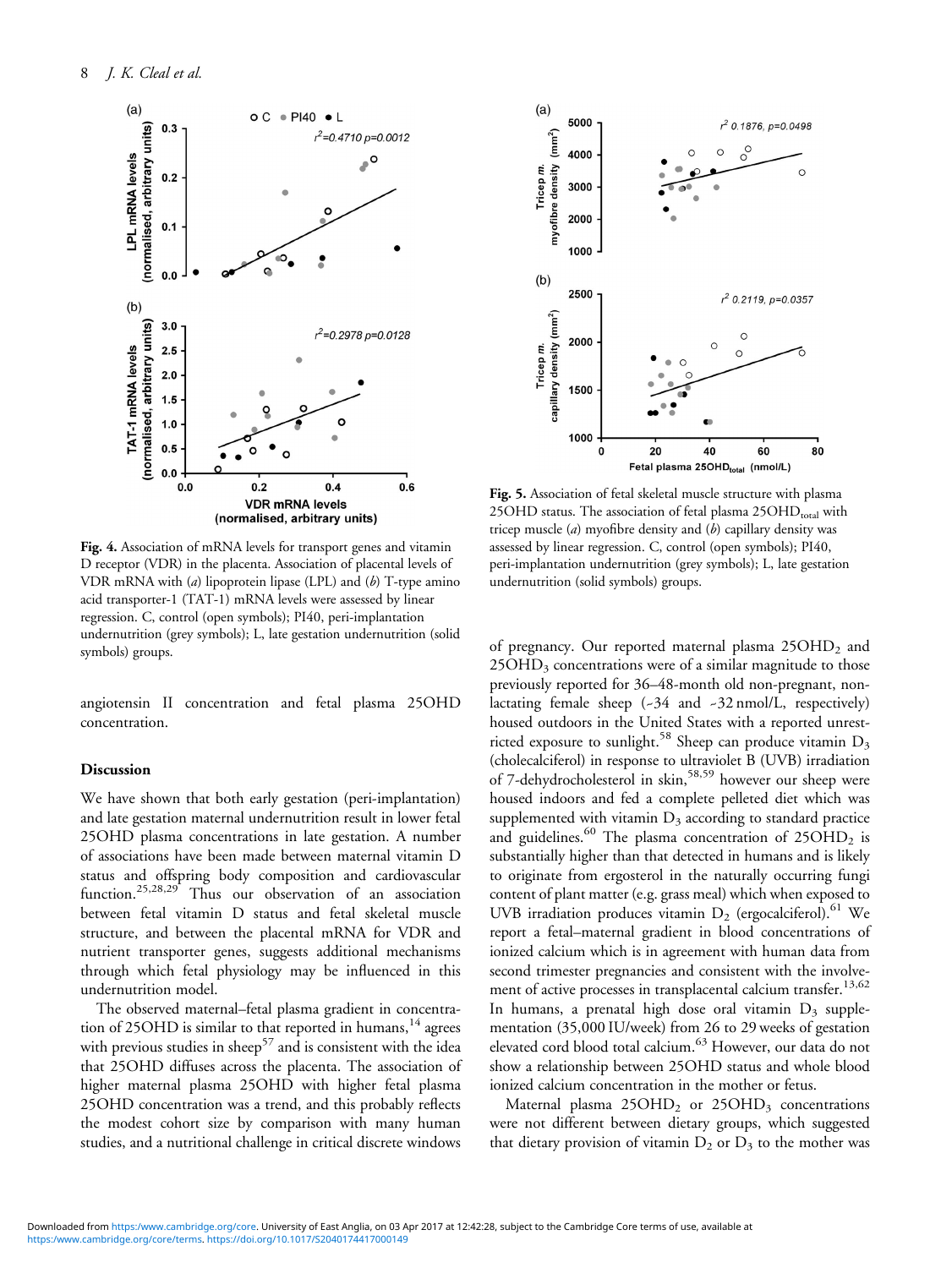still adequate. However, fetal plasma concentration of  $25OHD<sub>2</sub>$  and  $25OHD<sub>3</sub>$  were lower in early and late gestation maternal undernutrition groups compared with the control group, which suggests that placental transport or handling of vitamin D may have been altered. Our observation that placental CYP27B1 mRNA levels were higher in the group exposed to maternal undernutrition in early pregnancy (PI40 group) suggests a possible molecular mechanism through which more placental conversion of 25OHD to  $1,25(OH)_2D$ might reduce the amount of 25OHD that is transported to these fetuses. CYP27B1 is expressed in maternal and fetal portions of the placenta $13$  although we were unable to measure the differential expression between maternal and fetal placenta in the current study. CYP27B1 mRNA may not reflect protein levels, but it was not possible to measure these in our tissues. However, this mechanism does not explain the lower fetal plasma 25OHD concentration in the L group. It remains possible that lower fetal 25OHD concentration could be due to increased conversion to  $24,25-(OH)_2D$  in the placenta or fetus.

The mechanism underlying altered placental CYP27B1 mRNA levels in PI40 animals appears to be more complicated than altered maternal vitamin D concentration as this did not differ between the groups. Unlike previous observations in humans,<sup>[32](#page-10-0)</sup> higher maternal 25OHD across all groups was not associated with higher placental CY27B1 mRNA levels. Instead, alteration in another maternal dietary component, or a placental adaptation to it, may be responsible for driving this change in CYP27B1 expression. In PI40 animals, increased maternal blood  $Ca^{2+}$  concentration was associated with decreased placental CYP27B1 mRNA levels which may be due to a direct effect of calcium on the expression of CYP27B1 mRNA, or to changes in parathyroid hormone and/or calcito-nin which are known regulators of CYP27B1 transcription.<sup>[64](#page-11-0)</sup> We observed a strong association between higher placental CYP27B1 mRNA levels and lower type B placentome blood flow in the PI40 group. This might seem counterintuitive as vitamin D is linked to improved angiogenesis and vasorelaxa-tion,<sup>[65](#page-11-0)</sup> and we can only speculate that higher CYP27B1 mRNA levels could mean increased availability of  $1,25(OH)_2D$  to the placenta. In addition, a 'snap-shot' measurement of blood flow and gene expression status at a single point in gestation does not allow us to distinguish between acute and adaptive/compensatory changes. Overall, we cannot infer causality from such associations and further studies are needed to establish underlying mechanisms.

Maternal undernutrition had no effect on placental mRNA levels of VDR and the small set of placental growth and nutrient transport genes that were assessed. Extension of this work would need to consider measurement of the multiple components of the insulin-like growth factor axis (peptides, receptor and binding proteins). Our recent work suggests that LPL and TAT-1 mRNA levels are approximately two-fold greater in the fetal compared with the maternal portion of the sheep placentome.<sup>[66](#page-11-0)</sup> In addition, TAT-1 is present in the human basal (fetal-facing) membrane where it may play an

important part in efflux of amino acids to the fetus.<sup>[67](#page-11-0)</sup> Therefore in the present study, it is possible that any effects of maternal undernutrition on mRNA levels in maternal or fetal–placental tissue were masked by our having analysed whole placentomes.

Recent studies in adolescent human pregnancies suggest that fetal  $1,25(OH)<sub>2</sub>D$  is a positive regulator, whereas maternal and fetal 25OHD are negative regulators of placental VDR expression.<sup>[33](#page-10-0)</sup> Our finding, regardless of diet group, of a small association between higher maternal 25OHD and lower placental VDR mRNA supports this idea in part. On the other hand, we did not find a clear link between fetal vitamin D and placental VDR mRNA. We observed that a higher ratio of fetal-to-maternal 25OHD concentration was associated with higher placental VDR mRNA in the PI40 group alone. It is highly speculative, but if the relatively higher fetal 25OHD concentration meant higher fetal  $1,25(OH)_{2}D$  concentration then it would support the idea that higher fetal  $1,25(OH)_2D$ predicts higher placental VDR expression.<sup>[33](#page-10-0)</sup>

Across all diet groups, higher maternal plasma  $25OHD<sub>total</sub>$ was associated very modestly with higher placental weight which supports broadly the idea of a placental adaptation to maternal vitamin D status. Placental VDR levels may be linked to regulation of placental nutrient transport.<sup>[33,41](#page-10-0)</sup> Our observation of a modest association of higher VDR mRNA with higher TAT-1 and LPL mRNA in the placenta appears to be consistent with the potential presence of VDREs in TAT-1 and LPL genes.<sup>[43,](#page-10-0)[48](#page-11-0)</sup> The VDR-RXR complex binds to VDREs to regulate gene expression.<sup>[68](#page-11-0)</sup> The very modest observed associations of higher placental CYP27B1 mRNA with higher TAT-1 mRNAs (trend) and with higher fetal weight are intriguing. We can only speculate that if higher CY27B1 leads to higher 1,25  $(OH)<sub>2</sub>D$  in the placenta, then it may, via the VDRE in the TAT-1 gene lead to higher TAT-1 expression.

In this study we have shown a very modest association of lower fetal plasma 25OHD concentration with lower fetal skeletal muscle fibre density in the triceps brachii muscle. This observation extends our previous report in these animals that myofibre and capillary density are reduced following maternal undernutrition in early and late gestation.<sup>[10](#page-10-0)</sup> The VDR is pre-sent in isolated skeletal muscle cells<sup>[69](#page-11-0)</sup> and whole muscle,<sup>[21](#page-10-0)</sup> and vitamin D affects skeletal muscle proliferation, differentiation and myotube size.[70](#page-11-0) VDR null mice had 20% smaller skeletal muscle fibre size, increased skeletal muscle expression of myogenic transcription factors myf5, E2A and myogenin, and inappropriate expression of embryonic and neonatal type myosin heavy chain  $(MHC).$ <sup>[71](#page-11-0)</sup> In addition, in fish larvae, higher dietary vitamin  $D_3$  caused white muscle fibre hypertrophy and regulated Myf5, MyoD1, myogenin and MHC gene expression.[72](#page-11-0) In humans, poor adult vitamin D status is related to myopathy and associated with structural and electrophysiological muscle changes[73,74](#page-11-0) and maternal 25OHD status is positively associated with offspring grip strength at 4 years of age.<sup>[28](#page-10-0)</sup> These findings together with our current observations point towards a potential role for vitamin D status in pregnancy on life-long muscle function.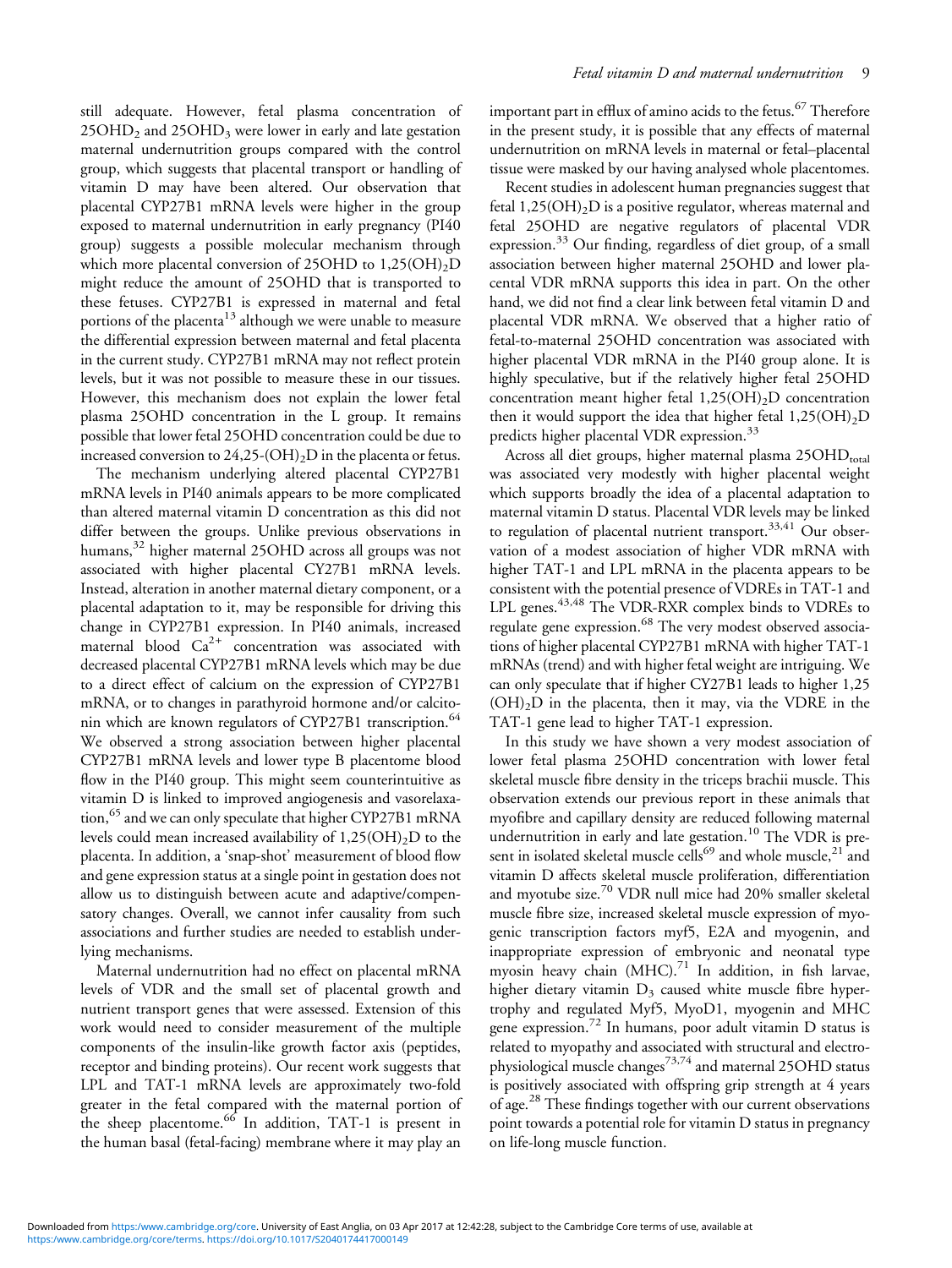<span id="page-9-0"></span>We have shown a very modest association of lower fetal plasma 25OHD concentrations with lower fetal capillary density in the triceps brachii muscle. The VDR has been identified in vascular endothelial and smooth muscle and linked to angiogenesis and proliferation.<sup>[75,76](#page-11-0)</sup> Vitamin  $D_3$  promoted angiogenesis in endothelial colony-forming cells from cord blood.[77](#page-11-0) In the present study, there were no other links observed between fetal 25OHD and our measures of fetal cardiovascular function in vivo.

In conclusion, this study has provided novel insight into the effect of maternal total calorific restriction during critical windows of gestation on late gestation fetal vitamin D status, which may be mediated in part by changes to placental vitamin D handling via CYP27B1. Our findings do not support a role for maternal–fetal vitamin D in mediating the fetal cardiovascular adaptations in this model of maternal nutrient restriction. Our data suggest that a reasonably small part of reduced fetal skeletal myofibre and capillary density may be accounted for by lower fetal vitamin D levels; future systematic investigations of the effect of specific vitamin D deficiency during pregnancy on cardiovascular control and growth during fetal life will be required. These should include measurement of 1,25(OH)<sub>2</sub>D, which is synthesized by the fetus, $14,15$  $14,15$  $14,15$  and key components of vitamin D regulation and signalling (e.g. VDR and CYP27B1 genes) in muscle and cardiovascular tissues. Our regression analysis suggests that a small part of the variation in genes involved in nutrient transport in the placenta may be due to variation in VDR levels, but the findings do offer insight into the potential role of the placenta in transducing information on vitamin D status to the fetus. Fetal adaptive physiological responses to changes in the maternal environment are now thought to underpin the risk of many adult diseases, including metabolic and cardiovascular disease.<sup>1</sup> Numerous associations have been made between vitamin D status and disease (including metabolic and cardiovascular); our findings now add important information to the impact of maternal nutrition on determining fetal vitamin D status, the role of the placenta, and the potential impact on the fetus. This knowledge is of potential importance to both agriculture and clinical obstetrics, which have similar concerns about living conditions (i.e. latitude and sunshine exposure) and diet before and during pregnancy.

# Acknowledgements

The authors are grateful to staff at the Biological Services Unit, Royal Veterinary College and the Biological Research Facility, University of Southampton for their expert animal care. They are grateful to D. Noakes for his long-term collaboration on these sheep studies.

Authors' Contributions: L.R.G. and J.K.C. formulated the research question, L.R.G. and M.A.H. designed the study, J.K.C., M.R.H., W.D.F. and J.C.Y.T. analysed all the samples; L.R.G., J.K.C. and K.P. analysed the data; and L.R.G. wrote the manuscript with input from all authors.

#### Financial Support

This work was supported by a Biotechnology and Biological Sciences Research Council grant (L.R.G. and M.A.H. grant number D17858), and The Gerald Kerkut Trust (L.R.G., no grant number). M.A.H. is supported by the British Heart Foundation. Biotechnology and Biological Sciences Research Council and the British Heart Foundation had no role in the design, analysis or writing of this article.

# Conflicts of Interest

None.

## Ethical Standards

The authors assert that all procedures contributing to this work comply with the ethical standards of the relevant national guides on the care and use of laboratory animals (UK Animals (Scientific Procedures) Act 1986) and have been approved by the institutional committee (Science Review Group, a subcommittee of the Animal Welfare and Ethical Review Body, University of Southampton).

#### References

- 1. Bateson P, Gluckman P, Hanson M. The biology of developmental plasticity and the predictive adaptive response hypothesis. J Physiol. 2014; 592(Pt 11), 2357–2368.
- 2. Braddick LM, Burrage DM, Cleal JK, et al. The lack of impact of peri-implantation or late gestation nutrient restriction on ovine fetal renal development and function. *J Dev Orig Health Dis*. 2011; 2, 236–249.
- 3. Burrage DM, Braddick L, Cleal JK, et al. The late gestation fetal cardiovascular response to hypoglycaemia is modified by prior peri-implantation undernutrition in sheep. J Physiol. 2009; 587(Pt 3), 611–624.
- 4. Cleal JK, Poore KR, Boullin JP, et al. Mismatched pre- and postnatal nutrition leads to cardiovascular dysfunction and altered renal function in adulthood. Proc Natl Acad Sci USA. 2007; 104, 9529–9533.
- 5. Edwards LJ, Simonetta G, Owens JA, Robinson JS, McMillen IC. Restriction of placental and fetal growth in sheep alters fetal blood pressure responses to angiotensin II and captopril. J Physiol (Lond). 1999; 515(Pt 3), 897–904.
- 6. Edwards LJ, McMillen IC. Periconceptional nutrition programs development of the cardiovascular system in the fetal sheep. Am J Physiol Regul Integr Comp Physiol. 2002; 283, R669–R679.
- 7. Hawkins P, Steyn C, Ozaki T, et al. Effect of maternal undernutrition in early gestation on ovine fetal blood pressure and cardiovascular reflexes. Am J Physiol. 2000; 279, R340–R348.
- 8. Hawkins P, Steyn C, McGarrigle HH, et al. Cardiovascular and hypothalamic-pituitary-adrenal axis development in late gestation fetal sheep and young lambs following modest maternal nutrient restriction in early gestation. Reprod Fertil Dev. 2000; 12, 443–456.
- 9. Torrens C, Snelling TH, Chau R, et al. Effects of pre- and periconceptional undernutrition on arterial function in adult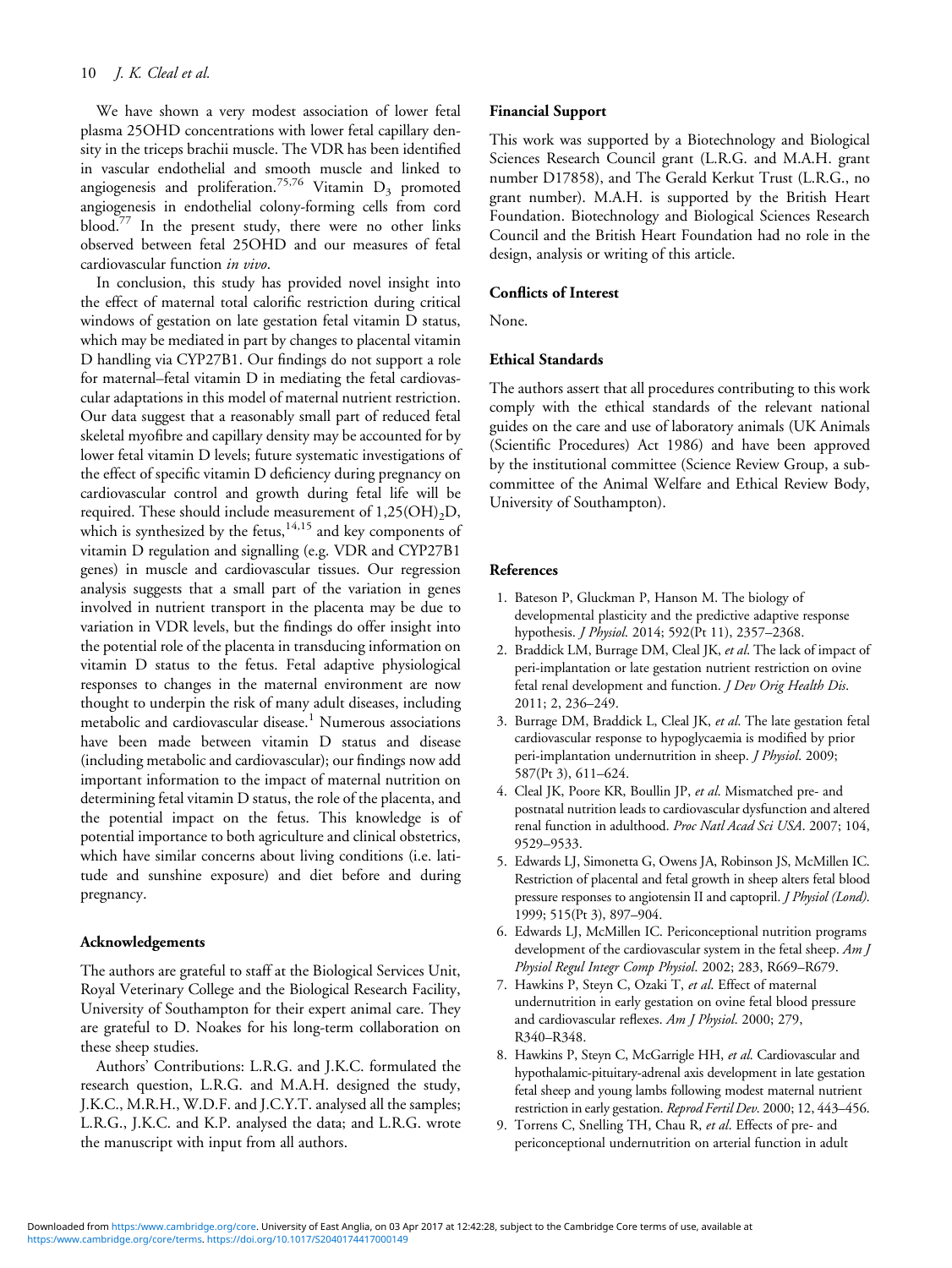<span id="page-10-0"></span>female sheep are vascular bed dependent. Exp Physiol. 2009; 94, 1024–1033.

- 10. Costello PM, Rowlerson A, Astaman NA, et al. Peri-implantation and late gestation maternal undernutrition differentially affect fetal sheep skeletal muscle development. J Physiol. 2008; 586, 2371–2380.
- 11. Lie S, Morrison JL. Impact of periconceptional and preimplantation undernutrition on factors regulating myogenesis and protein synthesis in muscle of singleton and twin fetal sheep. Physiol Rep. 2015; 3, e12495.
- 12. Lie S, Morrison JL, Williams-Wyss O, et al. Periconceptional undernutrition programs changes in insulin-signaling molecules and microRNAs in skeletal muscle in singleton and twin fetal sheep. Biol Reprod. 2014; 90, 5.
- 13. Liu NQ, Hewison M. Vitamin D, the placenta and pregnancy. Arch Biochem Biophys. 2012; 523, 37–47.
- 14. Salle BL, Delvin EE, Lapillonne A, Bishop NJ, Glorieux FH. Perinatal metabolism of vitamin D. Am J Clin Nutr. 2000; 71(Suppl. 5), 1317S–1324S.
- 15. Ross R, Halbert K, Tsang RC. Determination of the production and metabolic clearance rates of 1,25-dihydroxyvitamin D3 in the pregnant sheep and its chronically catheterized fetus by primed infusion technique. Pediatr Res. 1989; 26, 633–638.
- 16. Hollis BW, Wagner CL. Vitamin D and pregnancy: skeletal effects, nonskeletal effects, and birth outcomes. Calcif Tissue Int. 2013; 92, 128–139.
- 17. Eyles D, Burne T, McGrath J. Vitamin D in fetal brain development. Semin Cell Dev Biol. 2011; 22, 629–636.
- 18. Kovacs CS. Bone development and mineral homeostasis in the fetus and neonate: roles of the calciotropic and phosphotropic hormones. Physiol Rev. 2014; 94, 1143–1218.
- 19. Wang Y, Zhu J, DeLuca HF. Where is the vitamin D receptor? Arch Biochem Biophys. 2012; 523, 123–133.
- 20. Pilz S, Tomaschitz A, Marz W, et al. Vitamin D, cardiovascular disease and mortality. Clin Endocrinol (Oxf). 2011; 75, 575-584.
- 21. Girgis CM, Mokbel N, Minn CK, et al. The vitamin D receptor (VDR) is expressed in skeletal muscle of male mice and modulates 25-hydroxyvitamin D (25OHD) uptake in myofibers. Endocrinology. 2014; 155, 3227–3237.
- 22. Pludowski P, Holick MF, Pilz S, et al. Vitamin D effects on musculoskeletal health, immunity, autoimmunity, cardiovascular disease, cancer, fertility, pregnancy, dementia and mortality – a review of recent evidence. Autoimmun Rev. 2013; 12, 976–989.
- 23. Mahon P, Harvey N, Crozier S, et al. Low maternal vitamin D status and fetal bone development: cohort study. J Bone Miner Res. 2010; 25, 14–19.
- 24. Dror DK, Allen LH. Vitamin D inadequacy in pregnancy: biology, outcomes, and interventions. Nutr Rev. 2010; 68, 465–477.
- 25. Tare M, Emmett SJ, Coleman HA, et al. Vitamin D insufficiency is associated with impaired vascular endothelial and smooth muscle function and hypertension in young rats. J Physiol. 2011; 589(Pt 19), 4777–4786.
- 26. Morris GS, Zhou Q, Hegsted M, Keenan MJ. Maternal consumption of a low vitamin D diet retards metabolic and contractile development in the neonatal rat heart. J Mol Cell Cardiol. 1995; 27, 1245–1250.
- 27. Gezmish O, Tare M, Parkington HC, et al. Maternal vitamin D deficiency leads to cardiac hypertrophy in rat offspring. Reprod Sci. 2010; 17, 168–176.
- 28. Harvey NC, Moon RJ, Sayer AA, et al. Maternal antenatal vitamin D status and offspring muscle development: findings from the Southampton Women's Survey. *J Clin Endocrinol* Metab. 2014; 99, 330–337.
- 29. Crozier SR, Harvey NC, Inskip HM, et al. Maternal vitamin D status in pregnancy is associated with adiposity in the offspring: findings from the Southampton Women's Survey. Am J Clin Nutr. 2012; 96, 57–63.
- 30. Lewis RM, Cleal JK, Hanson MA. Review: placenta, evolution and lifelong health. Placenta. 2012; 33(Suppl.), S28–S32.
- 31. Liu NQ, Ouyang Y, Bulut Y, et al. Dietary vitamin D restriction in pregnant female mice is associated with maternal hypertension and altered placental and fetal development. Endocrinology. 2013; 154, 2270–2280.
- 32. O'Brien KO, Li S, Cao C, et al. Placental CYP27B1 and CYP24A1 expression in human placental tissue and their association with maternal and neonatal calcitropic hormones. J Clin Endocrinol Metab. 2014; 99, 1348–1356.
- 33. Young BE, Cooper EM, McIntyre AW, et al. Placental vitamin D receptor (VDR) expression is related to neonatal vitamin D status, placental calcium transfer, and fetal bone length in pregnant adolescents. FASEB J. 2014; 28, 2029–2037.
- 34. Nguyen TP, Yong HE, Chollangi T, et al. Placental vitamin D receptor expression is decreased in human idiopathic fetal growth restriction. J Mol Med. 2015; 93, 795–805.
- 35. Knabl J, Huttenbrenner R, Hutter S, et al. Gestational diabetes mellitus upregulates vitamin D receptor in extravillous trophoblasts and fetoplacental endothelial cells. Reprod Sci. 2015; 22, 358–366.
- 36. Hiden U, Glitzner E, Hartmann M, Desoye G. Insulin and the IGF system in the human placenta of normal and diabetic pregnancies. J Anat. 2009; 215, 60–68.
- 37. Calle C, Maestro B, Garcia-Arencibia M. Genomic actions of 1,25-dihydroxyvitamin D3 on insulin receptor gene expression, insulin receptor number and insulin activity in the kidney, liver and adipose tissue of streptozotocin-induced diabetic rats. BMC Mol Biol. 2008; 9, 65.
- 38. Maestro B, Davila N, Carranza MC, Calle C. Identification of a vitamin D response element in the human insulin receptor gene promoter. J Steroid Biochem Mol Biol. 2003; 84, 223–230.
- 39. Cetin I. Placental transport of amino acids in normal and growthrestricted pregnancies. Eur J Obstet Gynecol Reprod Biol. 2003; 110(Suppl. 1), S50–S54.
- 40. Cleal JK, Lewis RM. The mechanisms and regulation of placental amino acid transport to the human foetus. *J Neuroendocrinol*. 2008; 20, 419–426.
- 41. Cleal JK, Day PE, Simner CL, et al. Placental amino acid transport may be regulated by maternal vitamin D and vitamin D-binding protein: results from the Southampton Women's Survey. Br J Nutr. 2015; 113, 1903–1910.
- 42. Quandt K, Frech K, Karas H, Wingender E, Werner T. MatInd and MatInspector: new fast and versatile tools for detection of consensus matches in nucleotide sequence data. Nucleic Acids Res. 1995; 23, 4878–4884.
- 43. Ramagopalan SV, Heger A, Berlanga AJ, et al. A ChIP-seq defined genome-wide map of vitamin D receptor binding: associations with disease and evolution. Genome Res. 2010; 20, 1352–1360.